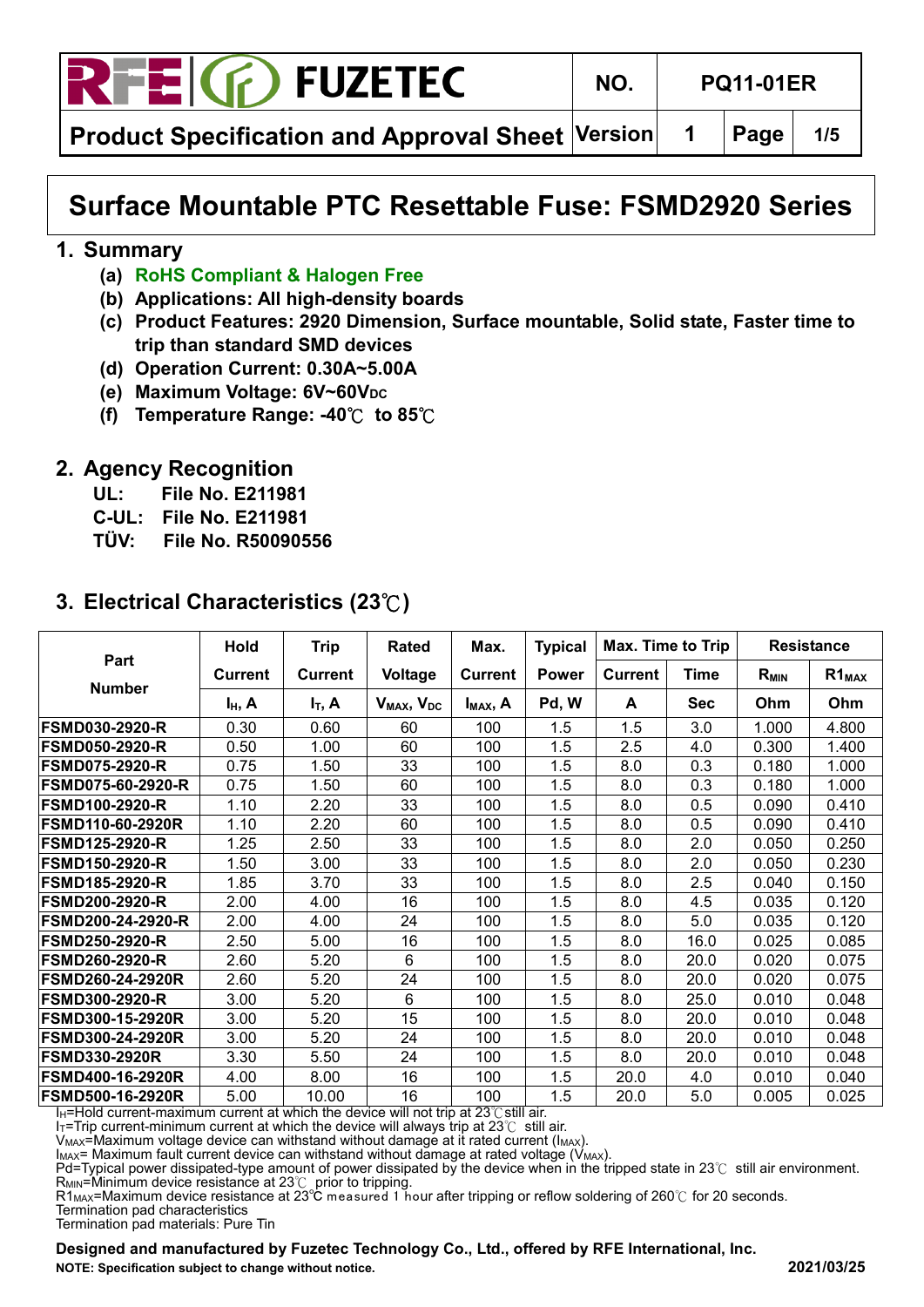| <b>RFEIG</b> FUZETEC                                                  | NO. | <b>PQ11-01ER</b> |        |     |  |
|-----------------------------------------------------------------------|-----|------------------|--------|-----|--|
| $\mid$ Product Specification and Approval Sheet $\mid$ Version $\mid$ |     |                  | 1 Page | 2/5 |  |

# **4. FSMD Product Dimensions (Millimeters)**



| Part                     |      | A    |      | B    |      | C    |      | D    |      | Е    |
|--------------------------|------|------|------|------|------|------|------|------|------|------|
| <b>Number</b>            | Min. | Max. | Min. | Max. | Min. | Max. | Min. | Max. | Min. | Max. |
| <b>FSMD030-2920-R</b>    | 6.73 | 7.98 | 4.80 | 5.44 | 0.60 | 1.15 | 0.50 | 1.20 | 0.50 | 0.90 |
| <b>FSMD050-2920-R</b>    | 6.73 | 7.98 | 4.80 | 5.44 | 0.60 | 1.15 | 0.50 | 1.20 | 0.50 | 0.90 |
| <b>FSMD075-2920-R</b>    | 6.73 | 7.98 | 4.80 | 5.44 | 0.40 | 1.15 | 0.50 | 1.20 | 0.50 | 0.90 |
| <b>FSMD075-60-2920-R</b> | 6.73 | 7.98 | 4.80 | 5.44 | 0.60 | 1.15 | 0.50 | 1.20 | 0.50 | 0.90 |
| <b>FSMD100-2920-R</b>    | 6.73 | 7.98 | 4.80 | 5.44 | 0.40 | 1.00 | 0.50 | 1.20 | 0.50 | 0.90 |
| <b>FSMD110-60-2920R</b>  | 6.73 | 7.98 | 4.80 | 5.44 | 0.40 | 1.70 | 0.50 | 1.20 | 0.50 | 0.90 |
| <b>FSMD125-2920-R</b>    | 6.73 | 7.98 | 4.80 | 5.44 | 0.40 | 0.90 | 0.50 | 1.20 | 0.50 | 0.90 |
| <b>FSMD150-2920-R</b>    | 6.73 | 7.98 | 4.80 | 5.44 | 0.40 | 0.90 | 0.50 | 1.20 | 0.50 | 0.90 |
| <b>FSMD185-2920-R</b>    | 6.73 | 7.98 | 4.80 | 5.44 | 0.30 | 0.90 | 0.50 | 1.20 | 0.50 | 0.90 |
| <b>FSMD200-2920-R</b>    | 6.73 | 7.98 | 4.80 | 5.44 | 0.30 | 0.90 | 0.50 | 1.20 | 0.50 | 0.90 |
| <b>FSMD200-24-2920-R</b> | 6.73 | 7.98 | 4.80 | 5.44 | 0.20 | 0.80 | 0.50 | 1.20 | 0.50 | 0.90 |
| <b>FSMD250-2920-R</b>    | 6.73 | 7.98 | 4.80 | 5.44 | 0.30 | 0.90 | 0.50 | 1.20 | 0.50 | 0.90 |
| <b>FSMD260-2920-R</b>    | 6.73 | 7.98 | 4.80 | 5.44 | 0.30 | 0.90 | 0.50 | 1.20 | 0.50 | 0.90 |
| <b>FSMD260-24-2920R</b>  | 6.73 | 7.98 | 4.80 | 5.44 | 0.65 | 1.15 | 0.50 | 1.20 | 0.50 | 0.90 |
| <b>FSMD300-2920-R</b>    | 6.73 | 7.98 | 4.80 | 5.44 | 0.40 | 0.90 | 0.50 | 1.20 | 0.50 | 0.90 |
| <b>FSMD300-15-2920R</b>  | 6.73 | 7.98 | 4.80 | 5.44 | 0.40 | 1.15 | 0.50 | 1.20 | 0.50 | 0.90 |
| <b>FSMD300-24-2920R</b>  | 6.73 | 7.98 | 4.80 | 5.44 | 0.65 | 1.15 | 0.50 | 1.20 | 0.50 | 0.90 |
| <b>FSMD330-2920R</b>     | 6.73 | 7.98 | 4.80 | 5.44 | 0.65 | 1.15 | 0.50 | 1.20 | 0.50 | 0.90 |
| <b>FSMD400-16-2920R</b>  | 6.73 | 7.98 | 4.80 | 5.44 | 0.40 | 1.50 | 0.50 | 1.20 | 0.50 | 0.90 |
| <b>FSMD500-16-2920R</b>  | 6.73 | 7.98 | 4.80 | 5.44 | 0.40 | 1.50 | 0.50 | 1.20 | 0.50 | 0.90 |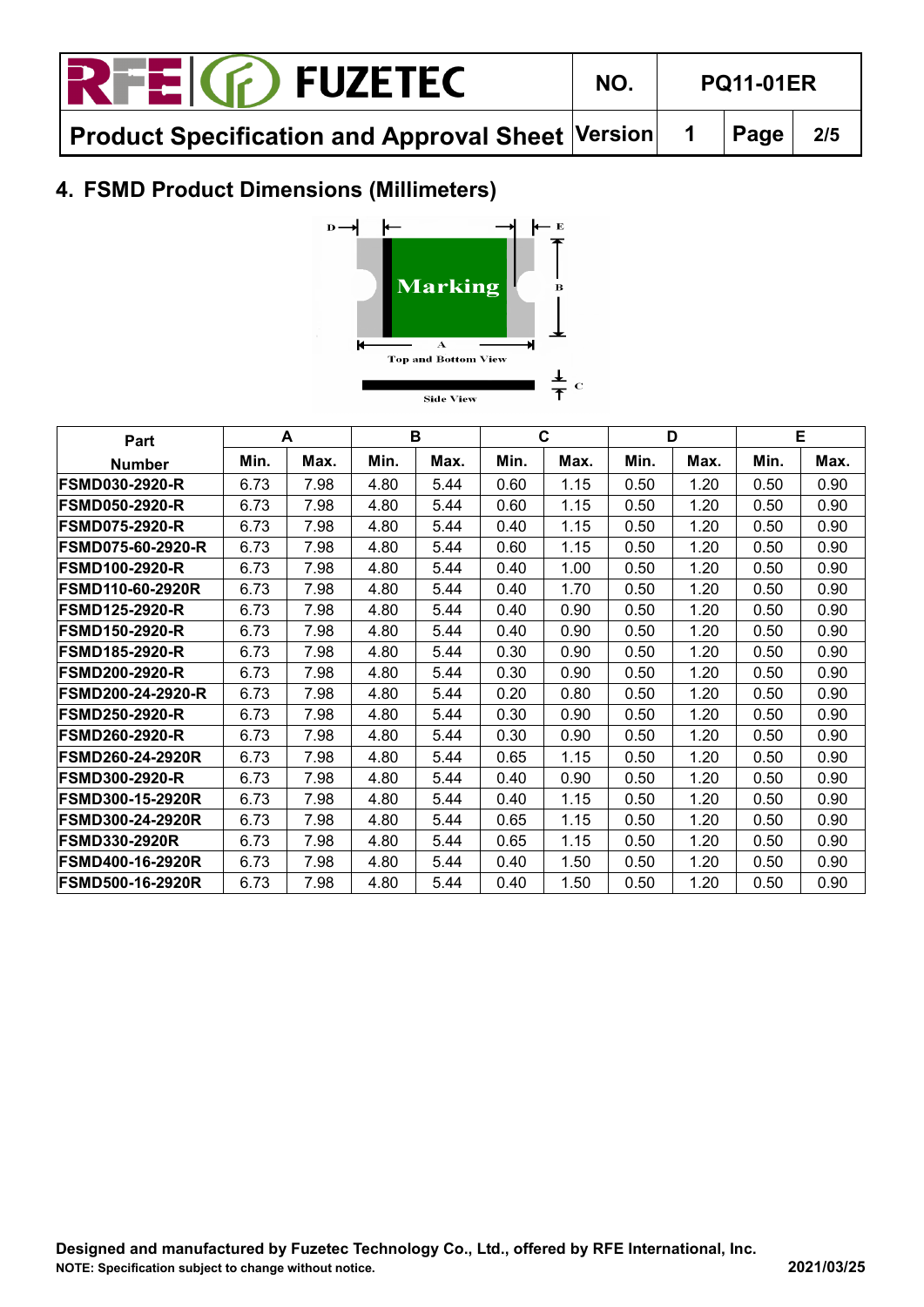| <b>RFEIG</b> FUZETEC                                                                                          | NO. | <b>PQ11-01ER</b> |  |  |
|---------------------------------------------------------------------------------------------------------------|-----|------------------|--|--|
| $\mid$ Product Specification and Approval Sheet $\mid$ Version $\mid\mid$ 1 $\mid$ Page $\mid\mid$ 3/5 $\mid$ |     |                  |  |  |

## **5. Thermal Derating Curve**



# **6. Typical Time-To-Trip at 23**℃



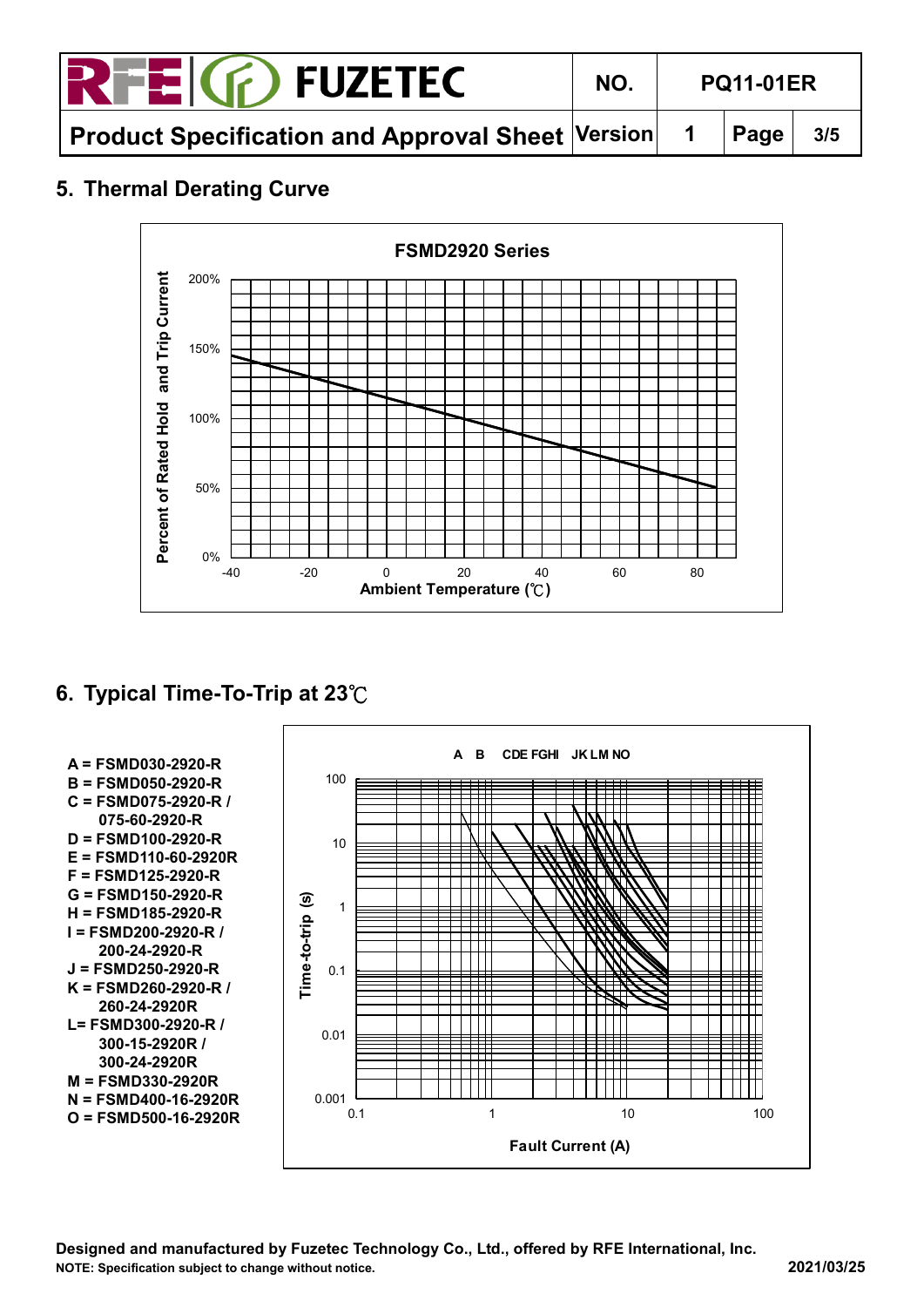## **7. Material Specification**

Terminal pad material: Pure Tin

Soldering characteristics: Meets EIA specification RS 186-9E, ANSI/J-std-002 Category 3

# **8. Part Numbering and Marking System**

#### **Part Numbering System Part Marking System**





Warning: - Each product should be carefully evaluated and tested for their suitability of application.

- Operation beyond the specified maximum rating or improper use may result in damage and possible electrical arcing and/or flame.
- PPTC device are intended for occasional overcurrent protection. Application for repeated overcurrent condition and/or prolonged trip are not anticipated.
- Avoid contact of PPTC device with chemical solvent, including some inert material such as silicone based oil, lubricant and etc. Prolonged contact will damage the device performance.
- Additional protection mechanism are strongly recommended to be used in conjunction with the PPTC device for protection against abnormal or failure conditions.
- Avoid use of PPTC device in a constrained space such as potting material, housing and containers where have limited space to accommodate device thermal expansion and/or contraction.